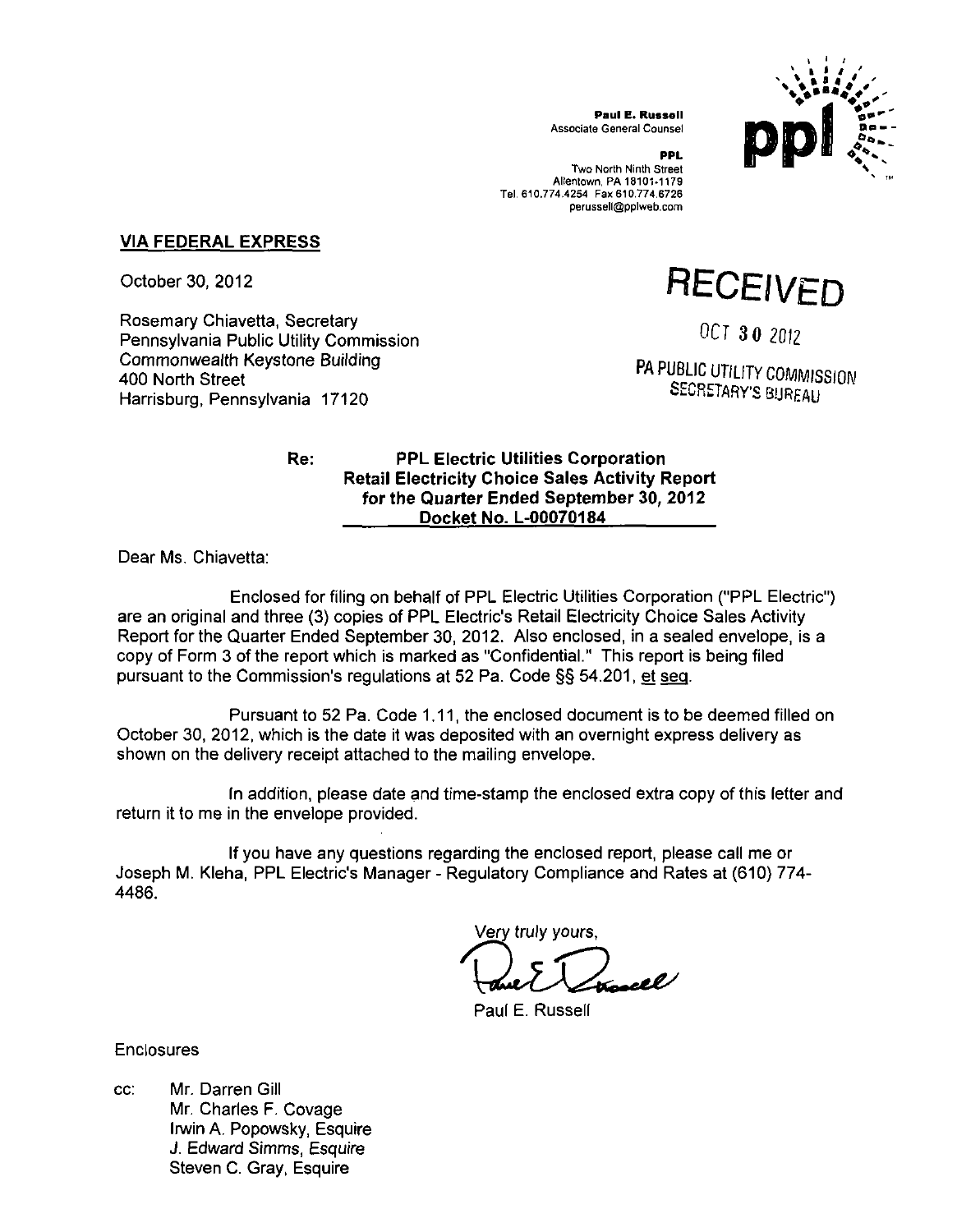# **Form 1. Pennsylvania Retail Electricity Choice Activity Report: Electric Distribution Company (EDC) Survey Reported By EDC Territory: Residential**

**EDC Name: PPL Electric Utilities Corporation** 

Reporting Period Date: September 30, 2012

| <b>I</b> Data from EDC                                                                                                                              | <b>Residential Totals</b> |  |
|-----------------------------------------------------------------------------------------------------------------------------------------------------|---------------------------|--|
|                                                                                                                                                     |                           |  |
| 1. Number of Customer Accounts by Service Type §54.203 (a)(2)(i)(ii)                                                                                |                           |  |
| Total Number of Customer Accounts Served by EGSs                                                                                                    | 497,270                   |  |
| Total Number of Customer Accounts Served by EGSs & EDC                                                                                              | 1,228,644                 |  |
| Percent of Customer Accounts Served by EGSs                                                                                                         | 40.5%                     |  |
| 2. MWh Sales by Service Type §54.203 (a)(2)(iii)(iv)                                                                                                |                           |  |
| <b>MWh Sales of EGSs</b>                                                                                                                            | 493.971                   |  |
| MWh Sales of EGSs & EDC                                                                                                                             | 1,076,545                 |  |
| Percent of MWh Sales of EGSs                                                                                                                        | 45.9%                     |  |
|                                                                                                                                                     |                           |  |
| 3. Total Number of EGSs Serving Customer Accounts by Class § 54.203 (a)(2)(v)                                                                       | 59                        |  |
| 4a. Time of Use (A retail customer account that is charged a rate that changes at different times of the day or night, or at different times during |                           |  |
| a 24 hour period or 7 day period but not as frequently as each hour to reflect the costs of serving the customer during different time periods)     |                           |  |
| Total Number of EDC TOU Customer Accounts Served by EGSs §54.203 (a)(2)(vi)                                                                         | 0                         |  |
| Total Number of EDC TOU Customer Accounts Served by EGSs & EDC § 54.203 (a)(2)(vii)                                                                 | 2,515                     |  |
| Percent of EDC TOU Customer Accounts Served by EGSs                                                                                                 | 0.0%                      |  |
| 4b. MWh Sales: Time of Use Customer Accounts §54.203 (a)(2)(viii)(ix)                                                                               |                           |  |
| MWh Sales of EGSs                                                                                                                                   | 0.                        |  |
| MWh Sales of EGSs & EDC                                                                                                                             | 2,451                     |  |
| Percent of MWh Sales of EGSs                                                                                                                        | 0.0%                      |  |
| 5a Number of Customer Accounts on Hourly/Real Time Priced Service §54.203 (a)(2)(x)(xi)                                                             |                           |  |
| Total Number of EDC Hourly/Real Time Priced Customer Accounts Served by EGSs                                                                        | 0.                        |  |
| Total Number of EDC Hourly/Real Time Priced Customer Accounts Served by EGSs & EDC                                                                  | 0                         |  |
| Percent of EDC Hourly/Real Time Priced Customer Accounts Served by EGSs                                                                             |                           |  |
| 5b. MWh Sales: Hourly/Real Time Priced Customer Accounts \$54.203 (a)(2)(xii)(xiii).                                                                |                           |  |
| MWh Sales of EGSs                                                                                                                                   | 0                         |  |
| MWh Sales of EGSs & EDC                                                                                                                             | 0                         |  |
| Percent of MWh Sales of EGSs<br><u>DCCCIVE</u>                                                                                                      |                           |  |

pa PUBLIC UTILITY COMMISSION SECHETHILL S BUREAU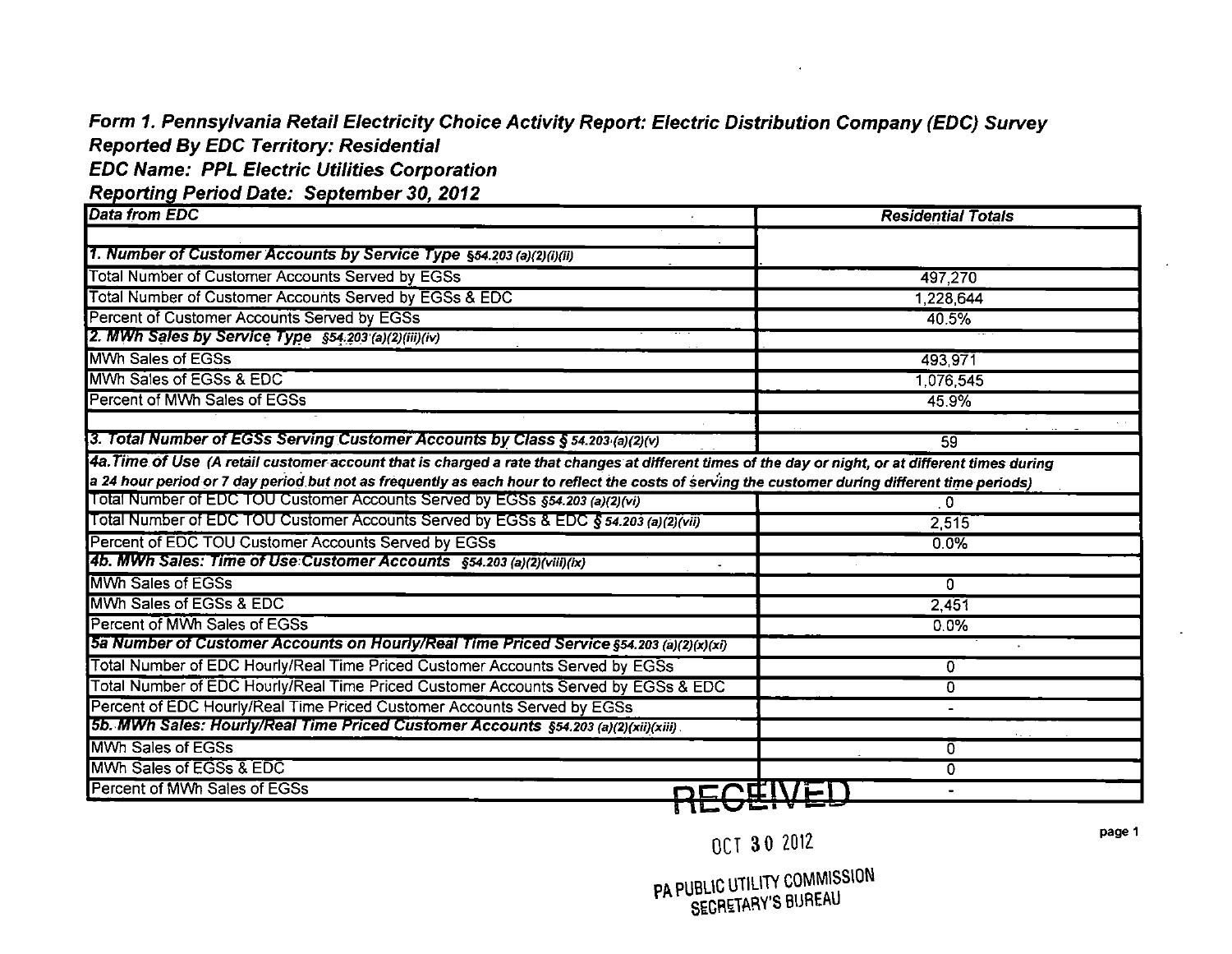# **Form 2a. Pennsylvania Retail Electricity Choice Activity Report: Electric Distribution Company (EDC) Survey Reported By EDC Territory Without Rate Caps: Default Service Classifications--Non-Residential EDC Name: PPL Electric Utilities Corporation**

Reporting Period Date: September 30, 2012

 $\sim$ 

 $\mathcal{L}$ 

| Data from EDC                                                                                                                                          | <b>Small</b>   | <b>Medium</b>  | Large            | <b>Total</b>    |
|--------------------------------------------------------------------------------------------------------------------------------------------------------|----------------|----------------|------------------|-----------------|
|                                                                                                                                                        | <b>Non-Res</b> | <b>Non-Res</b> | <b>Non-Res</b>   | <b>Non-Res</b>  |
| 1. Number of Customer Accounts by Service Type §54.203 (a)(2)(i)(ii)                                                                                   |                |                |                  |                 |
| Total Number of Customer Accounts Served by EGSs                                                                                                       | 87,038         | 1,020          | 137              | 88,195          |
| Total Number of Customer Accounts Served by EGSs & EDC                                                                                                 | 177,539        | 1,128          | 151              | 178,818         |
| Percent of Customer Accounts Served by EGSs                                                                                                            | 49.0%          | 90.4%          | 90.7%            | 49.3%           |
| 2. MWh Sales by Service Type \$54.203 (a)(2)(iii)(iv)                                                                                                  |                |                |                  |                 |
| MWh Sales of EGSs                                                                                                                                      | 779,873        | 539,746        | 559,694          | 1,879,313       |
| MWh Sales of EGSs & EDC                                                                                                                                | 920,856        | 549,665        | 559,831          | 2.030,351       |
| Percent of MWh Sales of EGSs                                                                                                                           | 84.7%          | 98.2%          | 100.0%           | 92.6%           |
|                                                                                                                                                        |                |                |                  |                 |
| 3. Total Number of EGSs Serving Customer Accounts by Class § 54.203 (a)(2)(v)                                                                          | 67             | 39             | 21               | $\overline{72}$ |
| 4a. Time of Use (A retail customer account that is charged a rate that changes at different times of the day or night, or at different times           |                |                |                  |                 |
| during a 24 hour period or 7 day period but not as frequently as each hour to reflect the costs of serving the customer during different time periods) |                |                |                  |                 |
| Total Number of EDC TOU Customer Accounts Served by EGSs §54.203 (a)(2)(vi)                                                                            | 0              | 0              | 0                | $\Omega$        |
| Total Number of EDC TOU Customer Accounts Served by EGSs & EDC § 54.203 (a)(2)(vii)                                                                    | 136            | 0              | 0                | 136             |
| Percent of EDC TOU Customer Accounts Served by EGSs                                                                                                    | 0.0%           |                |                  | 0.0%            |
| 4b. MWh Sales: Time of Use Customer Accounts §54.203 (a)(2)(viii)(ix)                                                                                  |                |                |                  |                 |
| <b>MWh Sales of EGSs</b>                                                                                                                               | $\Omega$       | 0              | 0                | $\overline{0}$  |
| MWh Sales of EGSs & EDC                                                                                                                                | 93             | 0              | O                | 93              |
| Percent of MWh Sales of EGSs                                                                                                                           | $0.0\%$        |                |                  | 0.0%            |
| 5a Number of Customer Accounts on Hourly/Real Time Priced Service §54.203 (a)(2)(x)(xi)                                                                |                |                |                  |                 |
| Total Number of EDC Hourly/Real Time Priced Customer Accounts Served by EGSs                                                                           | 0              | 0              | 0                | 0               |
| Total Number of EDC Hourly/Real Time Priced Customer Accounts Served by EGSs & EDC                                                                     | $\overline{5}$ | 47             | $\overline{14}$  | 66              |
| Percent of EDC Hourly/Real Time Priced Customer Accounts Served by EGSs                                                                                | 0.0%           | 0.0%           | 0.0%             | 0.0%            |
| 5b. MWh Sales: Hourly/Real Time Priced Customer Accounts §54.203 (a)(2)(xii)(xiii)                                                                     |                |                |                  |                 |
| <b>MWh Sales of EGSs</b>                                                                                                                               | 0              | 0              | $\Omega$         | 0               |
| MWh Sales of EGSs & EDC                                                                                                                                | 1,306          | 7310           | $\overline{137}$ | 8,753           |
| Percent of MWh Sales of EGSs                                                                                                                           | 0.0%           | 0.0%           | $0.0\%$          | 0.0%            |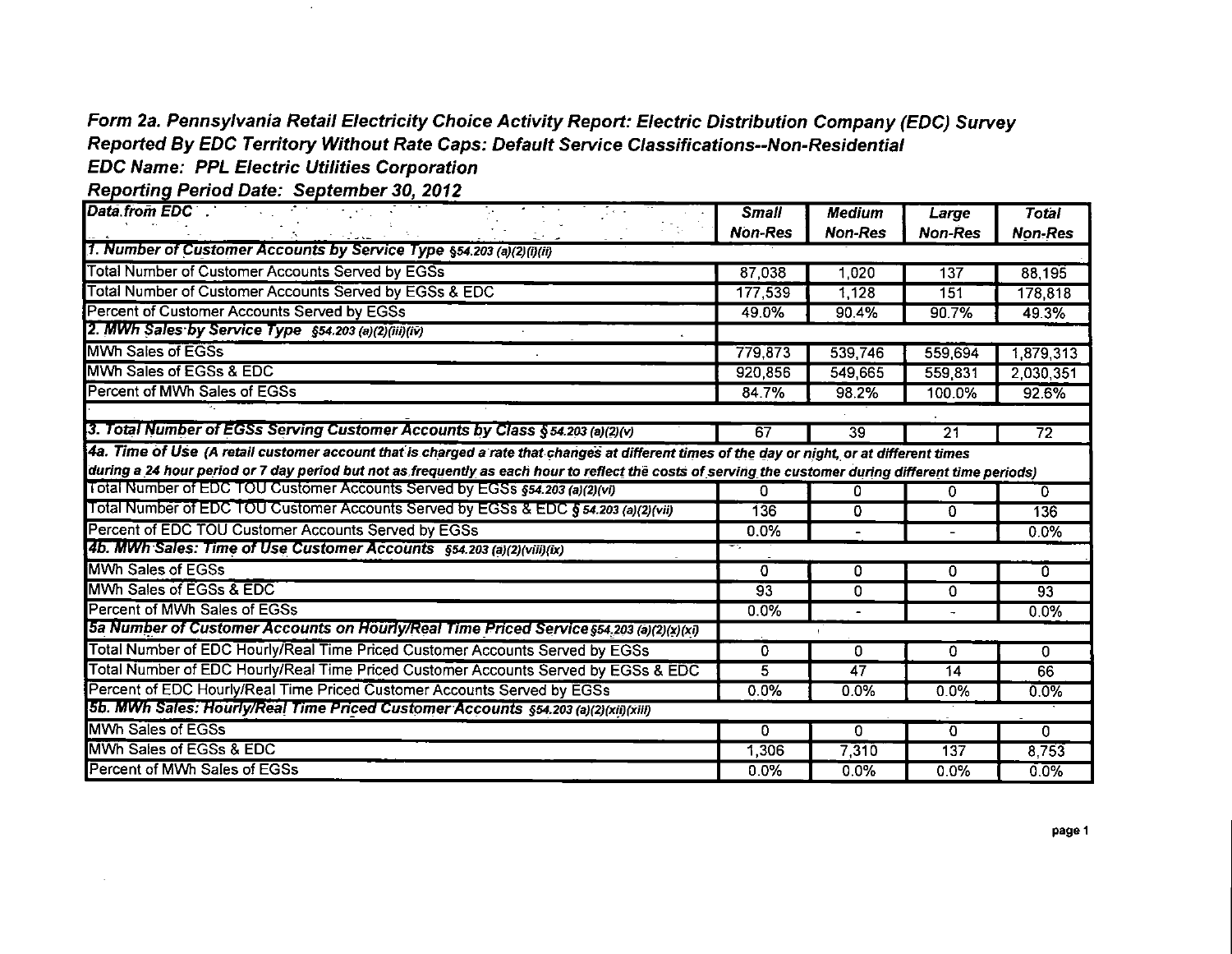## **Form 2a Attachment**

| <b>Classification</b>    | Criteria for Inclusion in Classification: Usage Level, Etc.                                   |
|--------------------------|-----------------------------------------------------------------------------------------------|
| 1. Small Non-Residential | Secondary voltage level - rate classes: BL, GH-1, GH-2, GS-1, GS-3, IS-1, and Street Lighting |
|                          | 2. Medium Non-Residential Primary voltage level - rate classes: LP-4, IS-P                    |
| 3. Large Non-Residential | Transmission voltage level - rate classes: LP-5, LP-6, LPEP                                   |

ù.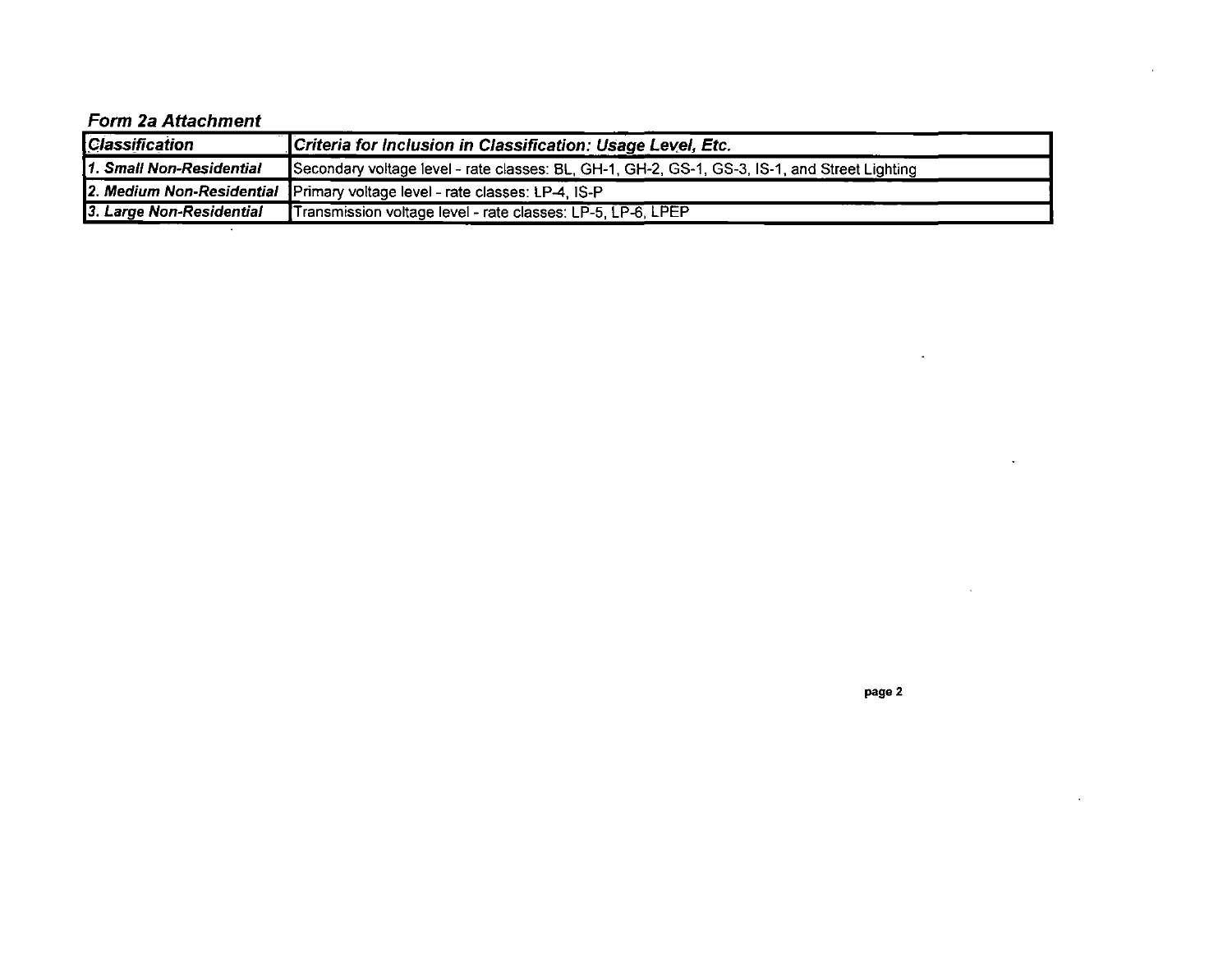## **CONFIDENTIAL**

### Form 3a. Pennsylvania Retail Electricity Choice Activity Report: EDC Survey Reported by EDC Territory Without Rate Caps EDC Name: PPL Electric Utilities Corporation Reporting Period Date: September 30, 2012

| 6. EGS Market Share Reports: Confidential            |                      | §54.203 (a)(3)(l)(li)(li)          |                  |
|------------------------------------------------------|----------------------|------------------------------------|------------------|
| Data from EDC'                                       | <b>EDC Territory</b> | <b>Number of Customer Accounts</b> | <b>MWh Sales</b> |
| <b>EGSs Serving Residential Rate Class Schedules</b> |                      |                                    |                  |
| AEP Energy Inc                                       | <b>PPL Electric</b>  | 186                                | 213              |
| <b>AP Gas and Electric</b>                           | <b>PPL Electric</b>  | 359                                | 348              |
| Ambit Energy                                         | <b>PPL Electric</b>  | 11,729                             | 12,162           |
| American Power Partners                              | <b>PPL Electric</b>  | 169                                | 153              |
| Amerigreen                                           | <b>PPL Electric</b>  | 72                                 | 89               |
| Anthracite PWR & LT                                  | <b>PPL Electric</b>  | 850                                | 937              |
| <b>Blue Pilot Energy</b>                             | <b>PPL Electric</b>  | 687                                | 847              |
| <b>CON EDISON Solutions</b>                          | <b>PPL Electric</b>  | 14 346                             | 15,164           |
| <b>Champion Energy Services</b>                      | <b>PPL Electric</b>  | 1 095                              | 1,575            |
| Clearview Electric, Inc.                             | <b>PPL Electric</b>  | 1925                               | 1,589            |
| Constellation                                        | <b>PPL Electric</b>  | 132                                | 147              |
| <b>Constellation Energy Power</b>                    | <b>PPL Electric</b>  | 27 480                             | 25,594           |
|                                                      |                      | 249                                | 256              |
| Constellation NewEnergy (2)                          | <b>PPL Electric</b>  |                                    |                  |
| Constellation NewEnergy, Inc.                        | <b>PPL Electric</b>  | 292                                | 198              |
| <b>Direct Energy Business</b>                        | <b>PPL Electric</b>  | 34 <sub>2</sub>                    | 368              |
| <b>Direct Energy Services</b>                        | <b>PPL Electric</b>  | 45,213                             | 43,598           |
| <b>Dominion Energy Services</b>                      | <b>PPL Electric</b>  | 151.471                            | 147,412          |
| Energetix                                            | <b>PPL Electric</b>  | 4,254                              | 4,291            |
| <b>Energy Cooperative Of New York</b>                | <b>PPL Electric</b>  | 5                                  |                  |
| <b>Energy Plus Holdings</b>                          | <b>PPL Electric</b>  | 8.432                              | 10,014           |
| <b>First Energy Solutions</b>                        | <b>PPL Electric</b>  | 61                                 | 76               |
| <b>GDF SUEZ Energy Resources NA</b>                  | <b>PPL Electric</b>  | 21                                 | 397              |
| Gateway Energy Services                              | PPL Electric         | 11.120                             | 9,956            |
| Glacial Energy Pennsylvania                          | PPL Electric         | 308                                | 287              |
| Great American Power                                 | <b>PPL Electric</b>  | 3 700                              | 3,191            |
| Green Mountain Energy (2)                            | <b>PPL Electric</b>  | 30                                 | 21               |
| <b>HESS Corporation</b>                              | <b>PPL Electric</b>  | 215                                | 998              |
| <b>HOP Energy</b>                                    | <b>PPL Electric</b>  | 1,582                              | 1.491            |
| <b>Hudson Energy Services</b>                        | <b>PPL Electric</b>  |                                    | $\overline{32}$  |
| <b>IDT</b> Energy                                    | <b>PPL Electric</b>  | 22,185                             | 19,766           |
| <b>IGS Energy</b>                                    | <b>PPL Electric</b>  | 1.299                              | 1,114            |
| <b>INTEGRYS</b>                                      | <b>PPL Electric</b>  | з                                  |                  |
| <b>Liberty Power Holdings</b>                        | <b>PPL Electric</b>  | 1,906                              | 2.481            |
| <b>NextEra Energy Services</b>                       | PPL Electric         | 428                                | 1,210            |
| <b>NextEra Energy Services - Res</b>                 | <b>PPL Electric</b>  | 82                                 | 79               |
| Noble Americas Energy Sol                            | <b>PPL Electric</b>  | 265                                | 167              |
| North American Power                                 | <b>PPL Electric</b>  | 5,112                              | 4.939            |
| <b>Oasis Energy</b>                                  | <b>PPL Electric</b>  | 5,132                              | 4.381            |
| PALMco Power PA                                      | <b>PPL Electric</b>  | 1.248                              | 1.196            |
| PPL EnergyPlus, LLC PA                               | <b>PPL Electric</b>  | 67,624                             | 76.300           |
| PPL Energyplus, LLC                                  | <b>PPL Electric</b>  | 15                                 |                  |
| Pennsylvania Gas & Electric                          | <b>PPL Electric</b>  | 9,691                              | 8993             |
| Planet Energy (PA)                                   | <b>PPL Electric</b>  | 1,864                              | 1.738            |
| <b>Plymouth Rock Energy</b>                          | <b>PPL Electric</b>  | 2                                  |                  |
| Public Power LLC                                     | <b>PPL Electric</b>  | 5,445                              | 4411             |
| <b>Reliant Energy Northeast LLC</b>                  | PPL Electric         | 4,781                              | 5 6 1 7          |
| <b>Respond Power LLC</b>                             | PPL Electric         | 14,140                             | 11 563           |
| <b>Spark Energy</b>                                  | <b>PPL Electric</b>  | 5,144                              | 4 978            |
| Sperian Energy Corp                                  | <b>PPL Electric</b>  | 665                                | 629              |
|                                                      |                      | 3,206                              |                  |
| <b>Starion Energy</b>                                | PPL Electric         |                                    | 3.207            |
| Stream Energy PA                                     | <b>PPL Electric</b>  | 25,580                             | 26,349           |
| Superior Plus Energy Services                        | PPL Electric         | 4,865                              | 4724             |
| Think Energy                                         | <b>PPL Electric</b>  |                                    |                  |
| <b>TriEagle Energy LP</b>                            | <b>PPL Electric</b>  | 1.090                              | 2,232            |
| <b>UGI EnergyLink</b>                                | <b>PPL Electric</b>  | 2                                  |                  |
| <b>VERDE Energy USA</b>                              | PPL Electric         | 15,222                             | 12,176           |
| VIRIDIAN Energy PA                                   | <b>PPL Electric</b>  | 3,973                              | 3,753            |
| <b>Washington Gas Energy Services</b>                | <b>PPL Electric</b>  | 9,960                              | 10.513           |
| <b>YEP Energy</b>                                    | <b>PPL Electric</b>  | 5                                  | 19               |

page 1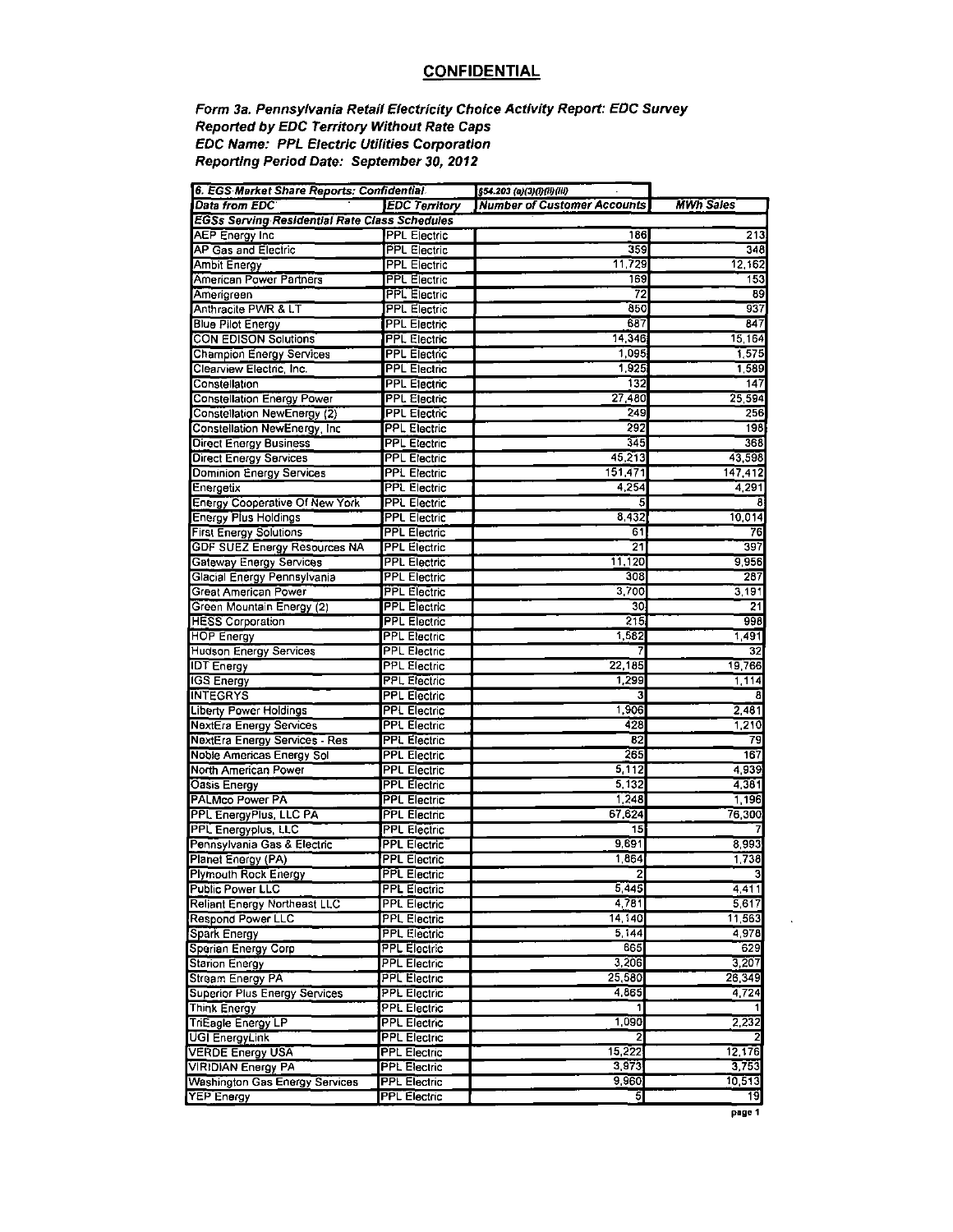| <b>Data from EDC</b>                                 | <b>EDC Territory</b>                       | <b>Number of Customer Accounts</b> | <b>MWh Sales</b> |
|------------------------------------------------------|--------------------------------------------|------------------------------------|------------------|
| <b>EGSs Serving Non-Residential Classifications</b>  |                                            |                                    |                  |
| <b>AEP</b> Energy Inc                                | <b>PPL Electric</b>                        | 866                                | 13,512           |
| AMERICAN POWERNET (1)                                | <b>PPL Electric</b>                        | $\overline{22}$                    | 3,459            |
| <b>AMERICAN POWERNET (2)</b>                         | <b>PPL Electric</b>                        | 2                                  | 1,062            |
| <b>AMERICAN POWERNET (3)</b>                         | <b>PPL Electric</b>                        | $\overline{52}$<br>278             | 2.544            |
| AP Gas and Electric<br>Ambit Energy                  | <b>PPL Electric</b><br><b>PPL Electric</b> | 925                                | 3,383<br>1,538   |
| American Power Partners                              | PPL Electric                               | 4                                  | 78               |
| American PowerNet (4)                                | <b>PPL Electric</b>                        | 1                                  | 186              |
| Amerigreen                                           | <b>PPL Electric</b>                        | 28                                 | 233              |
| <b>Anthracite PWR &amp; LT</b>                       | <b>PPL Electric</b>                        | 121                                | 19,838           |
| Arcelormittal                                        | <b>PPL Electric</b>                        | 1                                  | 26,728           |
| <b>Blue Pilot Energy</b>                             | <b>PPL Electric</b>                        | 195                                | 726              |
| <b>CON EDISON Solutions</b>                          | <b>PPL Electric</b>                        | 2.616                              | 26,155           |
| <b>Champion Energy Services</b>                      | <b>PPL Electric</b>                        | 2313                               | 60,247           |
| Clearview Electric, Inc.                             | <b>PPL Electric</b>                        | 101                                | 92               |
| Constellation<br><b>Constellation Energy Power</b>   | <b>PPL Electric</b><br><b>PPL Electric</b> | 2,353<br>3821                      | 89,091<br>5,230  |
| Constellation NewEnergy (2)                          | <b>PPL Electric</b>                        | 5                                  |                  |
| Constellation NewEnergy (3)                          | <b>PPL Electric</b>                        | $\overline{2}$                     | 16,902           |
| Constellation NewEnergy (4)                          | <b>PPL Electric</b>                        | $\overline{2}$                     | 7,733            |
| Constellation NewEnergy, Inc.                        | <b>PPL Electric</b>                        | 9483                               | 285,033          |
| DTE Energy Supply                                    | <b>PPL Electric</b>                        | 8                                  | 869              |
| <b>Direct Energy Business</b>                        | <b>PPL Electric</b>                        | 8871                               | 247,124          |
| Direct Energy Services                               | <b>PPL Electric</b>                        | 4 145                              | 7,231            |
| Dominion Energy Services                             | <b>PPL Electric</b>                        | 9.694                              | 20,290           |
| <b>Employers Energy ALLN OF PA</b>                   | <b>PPL Electric</b>                        | 438                                | 8,077            |
| Energetix                                            | <b>PPL Electric</b>                        | 1.451                              | 3,976            |
| Energy Cooperative Of New York                       | <b>PPL Electric</b>                        | 94                                 | 387              |
| <b>Energy Plus Holdings</b>                          | <b>PPL Electric</b>                        | 903                                | 1,861            |
| <b>First Energy Solutions</b>                        | <b>PPL Electric</b>                        | 284                                | 24,045           |
| <b>GDF SUEZ Energy Resources NA</b>                  | <b>PPL Electric</b>                        | 2.654                              | 134,536          |
| Gateway Energy Services                              | <b>PPL Electric</b>                        | 510                                | 981              |
| Glacial Energy Pennsylvania                          | <b>PPL Electric</b>                        | 1,311<br>103                       | 11.845           |
| Great American Power                                 | <b>PPL Electric</b><br><b>PPL Electric</b> |                                    | 86<br>0          |
| Green Mountain Energy (2)<br><b>HESS Corporation</b> | <b>PPL Electric</b>                        | 592                                | 90.002           |
| <b>HOP Energy</b>                                    | <b>PPL Electric</b>                        | 67                                 | 68               |
| <b>Hudson Energy Services</b>                        | <b>PPL Electric</b>                        | 1,128                              | 28,344           |
| <b>IDT Energy</b>                                    | <b>PPL Electric</b>                        | 488                                | 368              |
| <b>IGS Energy</b>                                    | <b>PPL Electric</b>                        | 8                                  | 12               |
| <b>INTEGRYS</b>                                      | <b>PPL Electric</b>                        | 104                                | 7.770            |
| <b>LINDE Energy Services</b>                         | <b>PPL Electric</b>                        |                                    | 22.554           |
| Liberty Power Holdings                               | <b>PPL Electric</b>                        | 8.217                              | 71.724           |
| <b>NextEra Energy Services</b>                       | <b>PPL Electric</b>                        | 1.940                              | 28,637           |
| NextEra Energy Services - AIRP                       | <b>PPL Electric</b>                        | 9                                  | 22.214           |
| Noble Americas Energy Sol                            | <b>PPL Electric</b>                        | 973                                | 51,627           |
| North American Power                                 | <b>PPL Electric</b>                        | 472                                | 793              |
| <b>Casis Energy</b>                                  | <b>PPL Electric</b>                        | 130                                | 100              |
| PALMco Power PA                                      | <b>PPL Electric</b>                        | 53                                 | 119              |
| PPL EnergyPlus, LLC PA<br><b>PPL Energyplus, LLC</b> | <b>PPL Electric</b><br><b>PPL Electric</b> | 1,648<br>1,499                     | 2,868<br>386,972 |
| Pennsylvania Gas & Electric                          | <b>PPL Electric</b>                        | 1,555                              | 4,023            |
| Planet Energy (PA)                                   | <b>PPL Electric</b>                        | 432                                | 887              |
| Public Power LLC                                     | PPL Electric                               | 195                                | 392              |
| Reliant Energy Northeast LLC                         | <b>PPL Electric</b>                        | 701                                | 7 154            |
| <b>Respond Power LLC</b>                             | PPL Electric                               | 186                                | 571              |
| South Jersey Energy Co (2)                           | PPL Electric                               | 2                                  | 753              |
| South Jersey Energy Company                          | <b>PPL Electric</b>                        | 3                                  | 2.317            |
| Spark Energy                                         | PPL Electric                               | 1,955                              | 11,883           |
| Sperian Energy Corp                                  | PPL Electric                               | 13                                 | 9                |
| <b>Starion Energy</b>                                | <b>PPL Electric</b>                        | 358                                | 1 3 2 8          |
| Stream Energy PA                                     | PPL Electric                               | 1,575                              | 1837             |
| Superior Plus Energy Services                        | <b>PPL Electric</b>                        | 225                                | 422              |
| TERM Power & Gas dba ENCOA                           | <b>PPL Electric</b>                        | 10                                 | 139              |
| Texas Retail Energy (Walmart)                        | <b>PPL Electric</b><br><b>PPL Electric</b> | 53<br>14                           | 15,328<br>91     |
| Think Energy<br>TriEagle Energy LP                   | <b>PPL Electric</b>                        | 858                                | 14,388           |
| UGI EnergyLink                                       | <b>PPL Electric</b>                        | 3,848                              | 46.277           |
| US Energy Partners, LLC                              | <b>PPL Electric</b>                        | 8                                  | 61               |
| <b>VERDE Energy USA</b>                              | <b>PPL Electric</b>                        | 744                                | 498              |
| <b>VIRIDIAN Energy PA</b>                            | PPL Electric                               | 714                                | 1,536            |
| <b>Washington Gas Energy Services</b>                | <b>PPL Electric</b>                        | 3,759                              | 30, 166          |

 $\sim 10$ 

 $\mathcal{A}^{\mathcal{A}}$ 

 $\bar{\star}$